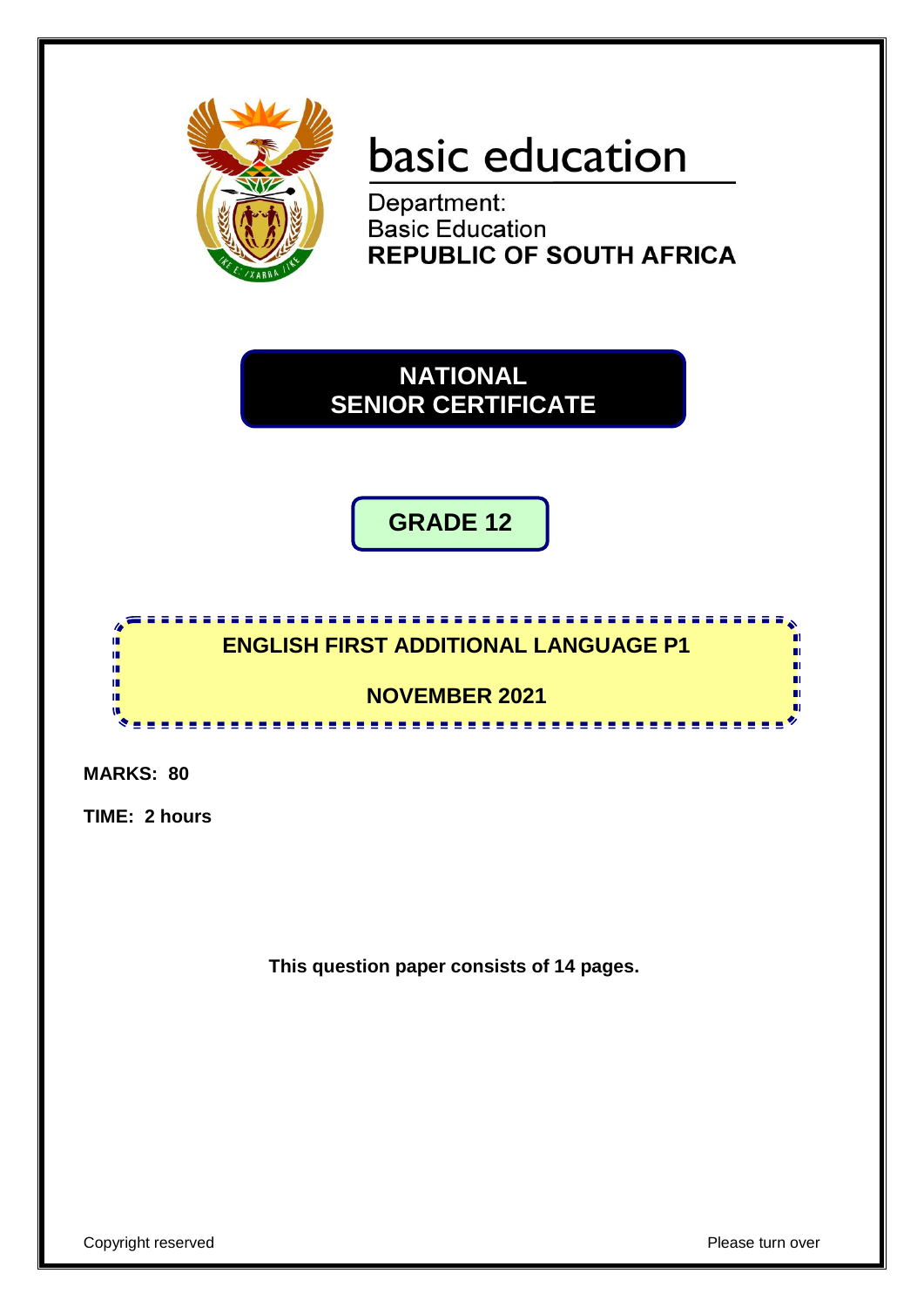#### **INSTRUCTIONS AND INFORMATION**

1. This question paper consists of THREE sections:

| <b>SECTION A:</b> | Comprehension | (30) |
|-------------------|---------------|------|
| <b>SECTION B:</b> | Summary       | (10) |
| <b>SECTION C:</b> | Language      | (40) |

- 2. Answer ALL the questions.
- 3. Read ALL the instructions carefully.
- 4. Start EACH section on a NEW page.
- 5. Leave a line after each answer.
- 6. Number the answers correctly according to the numbering system used in this question paper.
- 7. For multiple-choice questions, write only the letter (A–D) next to the question number in the ANSWER BOOK.
- 8. Pay special attention to spelling and sentence construction.
- 9. Use the following time frame as a guideline:

SECTION A: 50 minutes SECTION B: 20 minutes SECTION C: 50 minutes

10. Write neatly and legibly.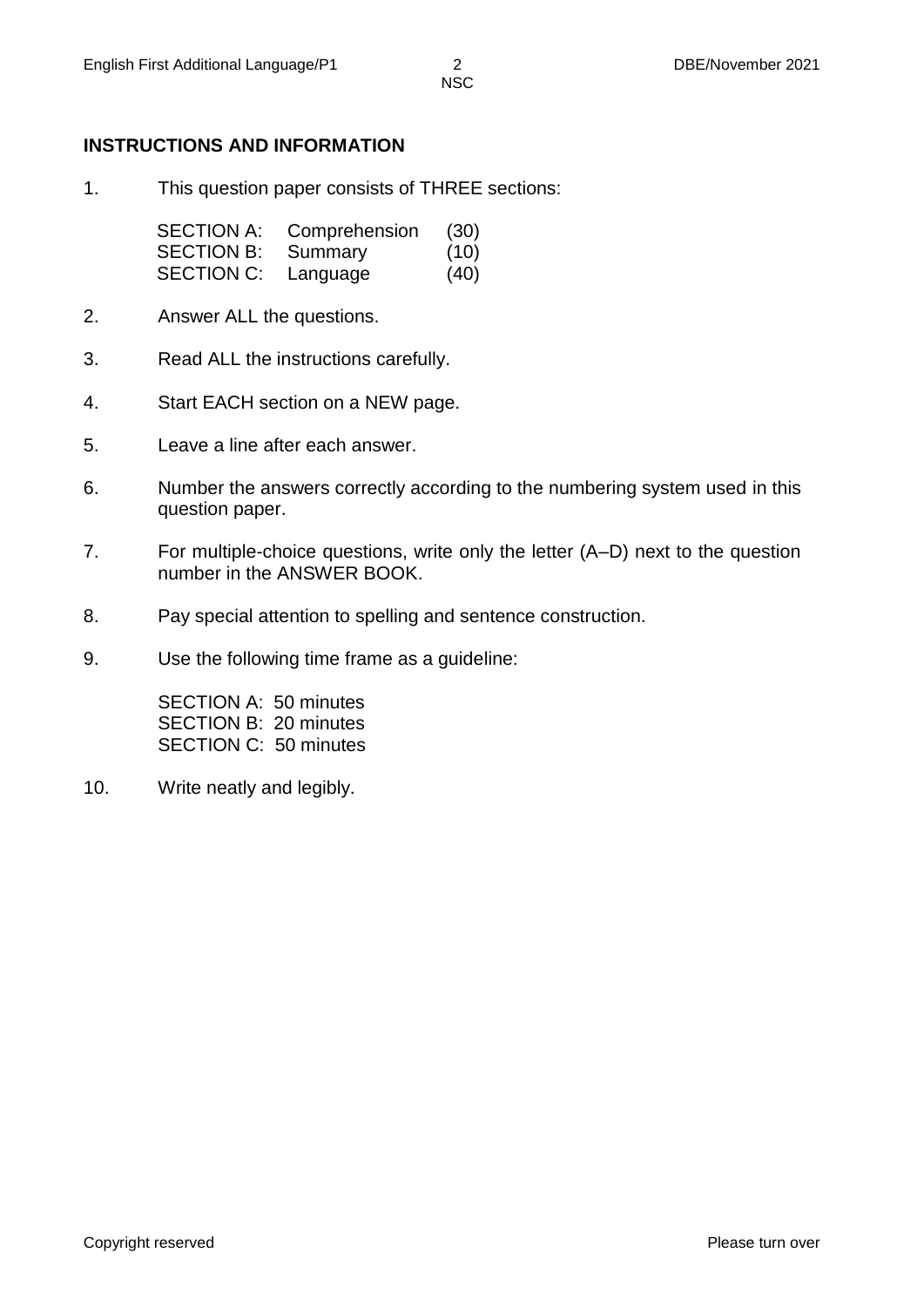### **SECTION A: COMPREHENSION**

#### **QUESTION 1**

Read BOTH TEXT A and TEXT B and answer the set questions.

#### **TEXT A**

#### **RETHINKING GARBAGE**

- 1 The medals of the Olympic Games were previously made from gold, silver and bronze obtained from the mines. They are now being made of 100% recycled e-waste<sup>1</sup>. You may be amazed to know that the new Olympic medals are made from precious metals recycled from old cellphones. This e-waste may otherwise have clogged up landfill² sites. Similarly, you may not realise that 5 your paper towels are actually recycled office documents and cereal boxes, or that the walkways along some of South Africa's beaches are made of plastic bottle tops.
- 2 Recycling has become a way of reducing the growing 'mountains' of waste in the world. The recycling of suitable materials and the separation of waste into categories will not only relieve pressure on the planet, but also create employment and boost the economy. In South Africa, 108 million tonnes of waste are generated every year, with 90% of this (about R17 billion worth of resources) discarded on landfill sites. Kate Stubbs is the Director of Business Development and Marketing at the recycling company, Interwaste. She says that Johannesburg's landfill sites will run out of space in ten years and that South Africa is still far behind other countries when it comes to recycling. 10 15
- 3 'Every single bit of waste presents an opportunity – it is about finding sustainable solutions no matter what the kind of waste, industry or potential challenges are,' says Stubbs. 'For example, the urge to stop waste from being dumped at landfill sites has directly resulted in companies focusing on reusing and recycling. In order to reduce the amount of waste, manufacturers are rethinking the type of resources that they should use to make their goods of today, which will become the raw materials of tomorrow.' 20
- 4 Kate Stubbs adds that the conversion of waste to energy addresses two important sustainability challenges in Africa: power generation, and reducing reliance on landfills. In 2016, Interwaste started a project to make fuel from waste, the first of its kind in South Africa. This fuel is the same as high quality coal. It forms a sustainable alternative to coal which is commonly used in the generation of power. 25 30
- 5 Another company, Mpact, Southern Africa's largest paper and plastics packaging and recycling business, recovered more than 630 000 tonnes of recyclable waste in 2018. 'With the recycling industry already providing jobs for 100 000 South Africans, it is clearly a growth industry,' says Mpact Chief Executive Officer, Bruce Strong. Mpact supports recycling ventures that range 35from informal waste collectors with shopping trolleys, small business owners who transport waste in their trucks and those that manage waste collection centres.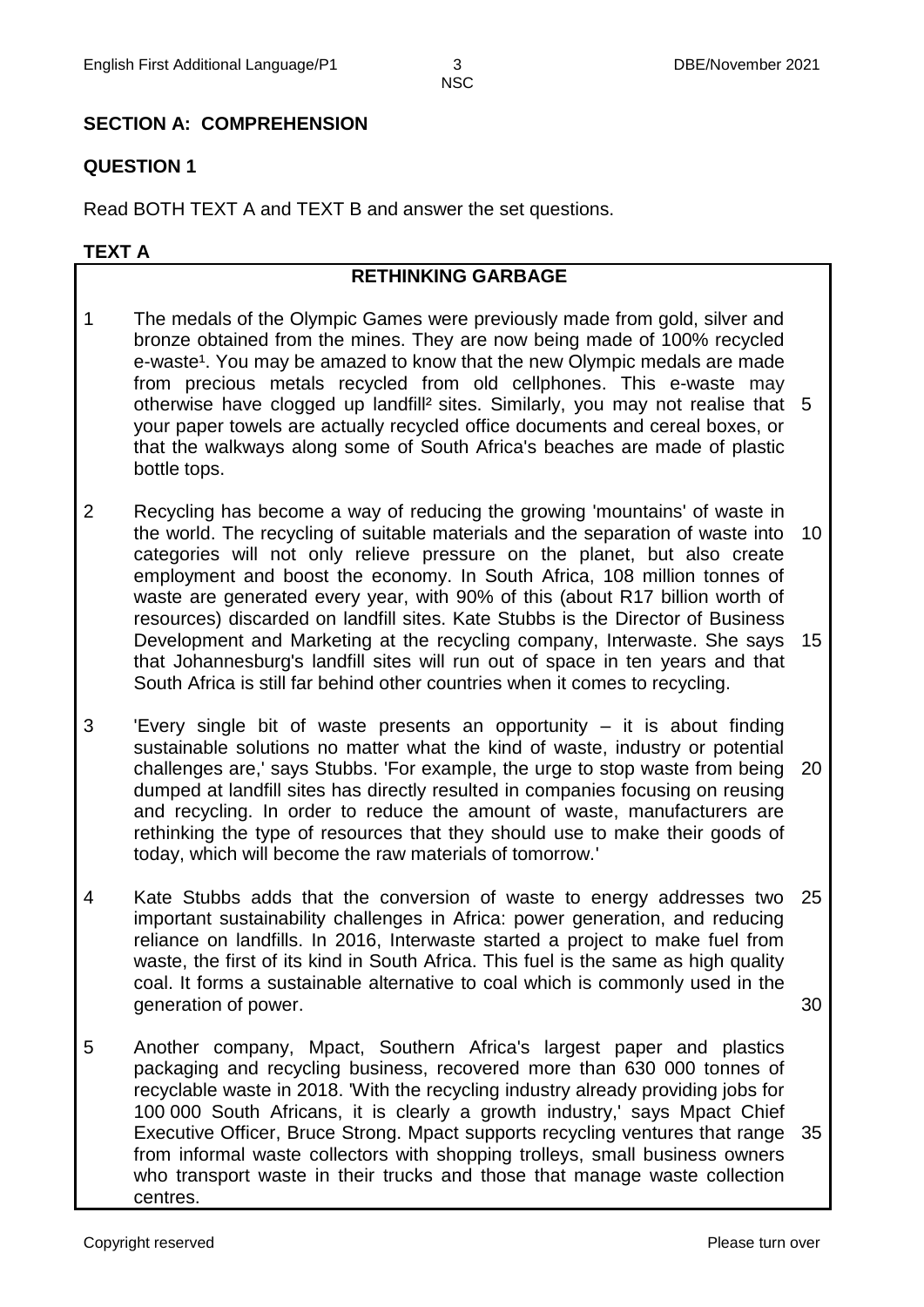- 6 Bruce Strong said that Mpact has recently changed their approach to packaging by offering customers practical alternatives to non-recyclable products. Mpact has replaced the non-recyclable packaging of fast-food company, Fishaways, with a cardboard box that is fully recyclable and lower in cost. It has also supplied Steers with equally sustainable cardboard packaging for its burger meal. 40
- 7 In Cape Town, a company called NewLife Plastics is giving about 120 000 plastic packaging containers per month a new lease on life in the form of garden benches, plastic tables and walkways. 'We use polyolefin, a type of high-density plastic found in milk bottles, bottle caps and heavier plastic bags,' says company co-founder Bronwyn Bagley. The garden furniture is made from planks that look like wood but are practically indestructible. 'They do not 50 require any maintenance and will not rot, crack, bend, fade in the sun or become slippery when wet,' says Bagley. 'As an added benefit, public benches or walkways made from recycled packaging generally do not get vandalised or stolen, because the material is extremely heavy, does not burn and has no commercial resale value.' 45 55
- 8 The need for a culture change and shift towards saving our planet, like Interwaste, Mpact and NewLife Plastics are doing, is necessary to avoid potential crises and ensure a sustainable future in Africa. Their efforts could be the start of a garbage revolution that will help save our planet.

[Adapted from *Equinox*, November–December 2019]

#### **GLOSSARY**

 $e$ -waste<sup>1</sup> – discarded electronic equipment  $landfill<sup>2</sup> – a site for the clumping of waste material$ 

- 1.1 Refer to paragraph 1.
	- 1.1.1 How are the new medals of the Olympic Games different from the old ones? (1)
	- 1.1.2 Choose the correct answer to complete the following sentence:

'clogged up' (line 5), in the context of this passage, means the landfill site has …

- A a high fence.
- B lots of space.
- C high security.
- D been blocked. (1)
- 1.1.3 Identify TWO items that are recycled to make paper towels. (2)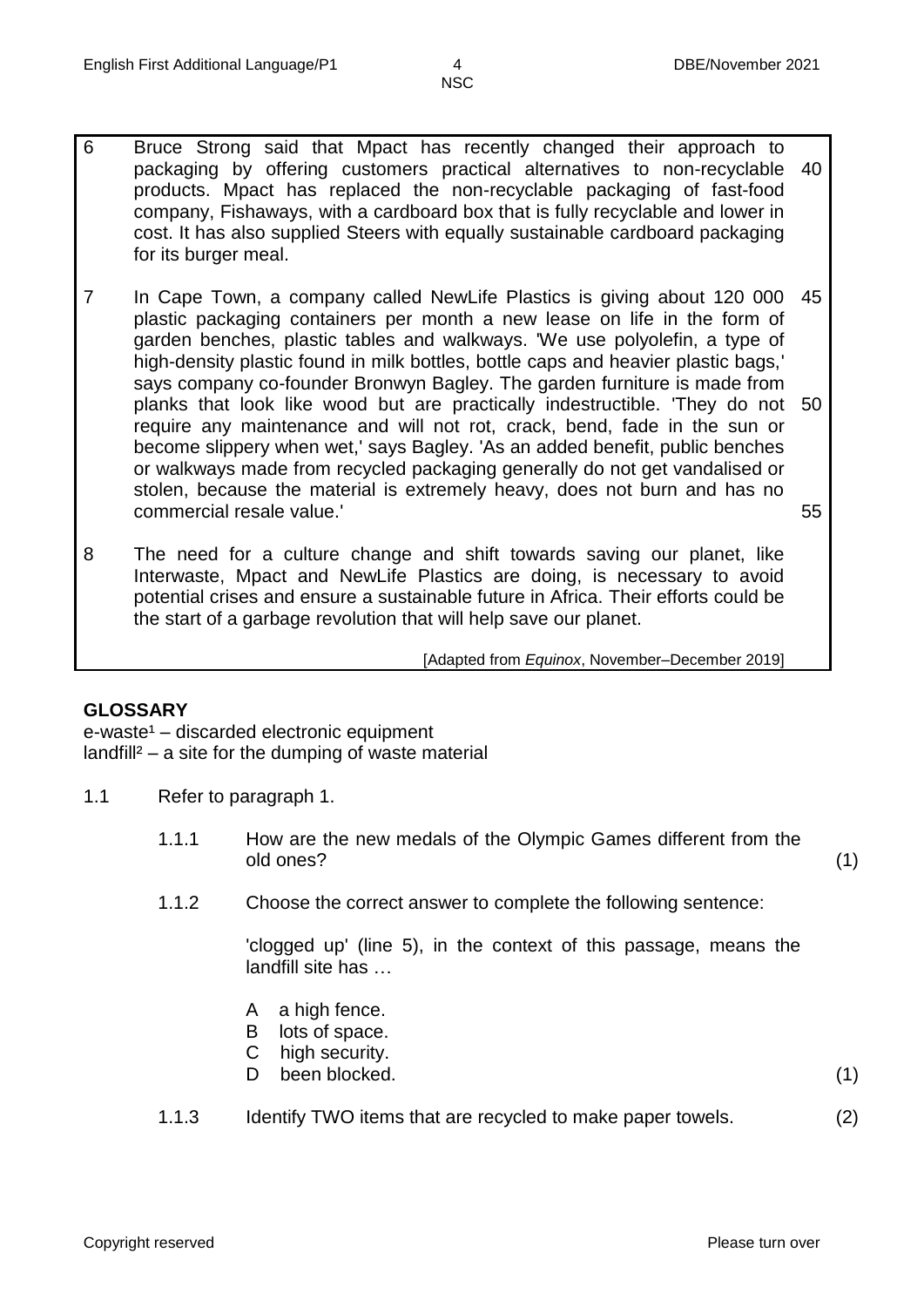| 1.2  |                                                                                                                  | Refer to paragraph 2.                                                           |     |  |
|------|------------------------------------------------------------------------------------------------------------------|---------------------------------------------------------------------------------|-----|--|
|      | 1.2.1                                                                                                            | State TWO benefits of recycling mentioned in this paragraph.                    | (2) |  |
|      | 1.2.2                                                                                                            | Why is the following statement FALSE?                                           |     |  |
|      |                                                                                                                  | South Africa is one of the leaders in recycling.                                | (1) |  |
| 1.3  | Explain what the writer means by, ' manufacturers are rethinking<br>materials of tomorrow' (lines 22-24).<br>(2) |                                                                                 |     |  |
| 1.4  | Quote a SINGLE word in paragraph 4, which means the same as 'electricity'.                                       |                                                                                 | (1) |  |
| 1.5  |                                                                                                                  | Refer to paragraph 5.                                                           |     |  |
|      |                                                                                                                  | Identify TWO key role players in the collection of recyclable waste.            | (2) |  |
| 1.6  | Refer to paragraph 6.                                                                                            |                                                                                 |     |  |
|      |                                                                                                                  | How has Mpact influenced packaging in the fast food industry?                   | (2) |  |
| 1.7  |                                                                                                                  | Refer to paragraph 7.                                                           |     |  |
|      | 1.7.1                                                                                                            | Explain why 'NewLife Plastics' (line 45) is a suitable name for the<br>company. | (2) |  |
|      | 1.7.2                                                                                                            | Give TWO reasons why it is practical to use plastic to make<br>benches.         | (2) |  |
| 1.8  | What does the writer mean by, 'The need for a culture change' (line 56)?                                         |                                                                                 | (2) |  |
| 1.9  | convincing.                                                                                                      | Discuss whether the inclusion of statistics makes the passage more              | (2) |  |
| 1.10 |                                                                                                                  | Discuss the suitability of the title, 'RETHINKING GARBAGE'.                     | (2) |  |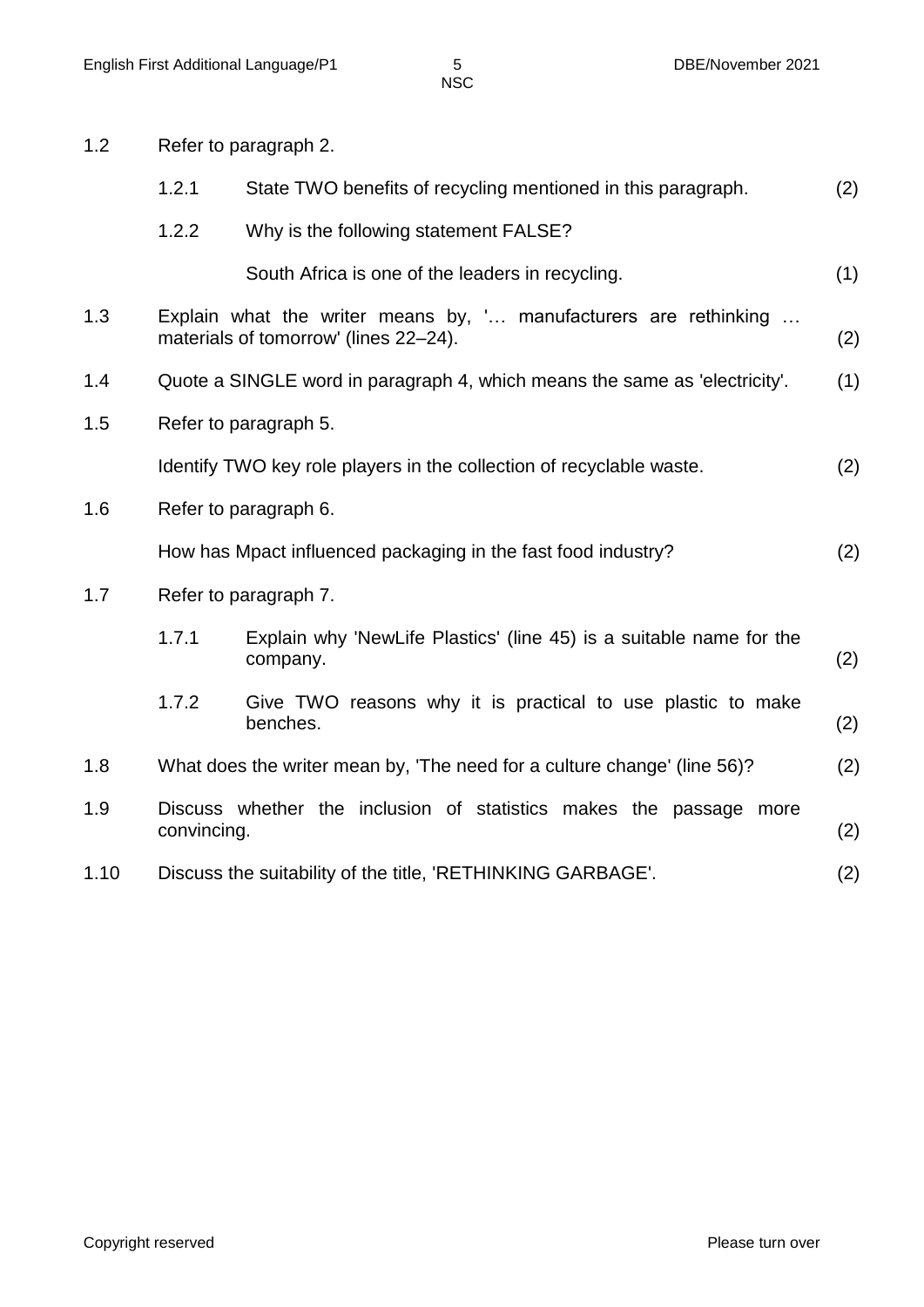#### **TEXT B**



[Source[: www.google.com\]](http://www.google.com/)

|      |                                                                     | <b>TOTAL SECTION A:</b> |     | 30  |
|------|---------------------------------------------------------------------|-------------------------|-----|-----|
| 1.13 | Discuss whether the visual indicating 'ASSERTIVENESS' is effective. |                         | (2) |     |
|      | 1.12.2                                                              | Creativity              |     | (1) |
|      | 1.12.1                                                              | Self-confidence         |     | (1) |
| 1.12 | Identify the illustrations that suggest:                            |                         |     |     |
| 1.11 | Explain how Visual 1 conveys the idea of 'team spirit'.             |                         | (2) |     |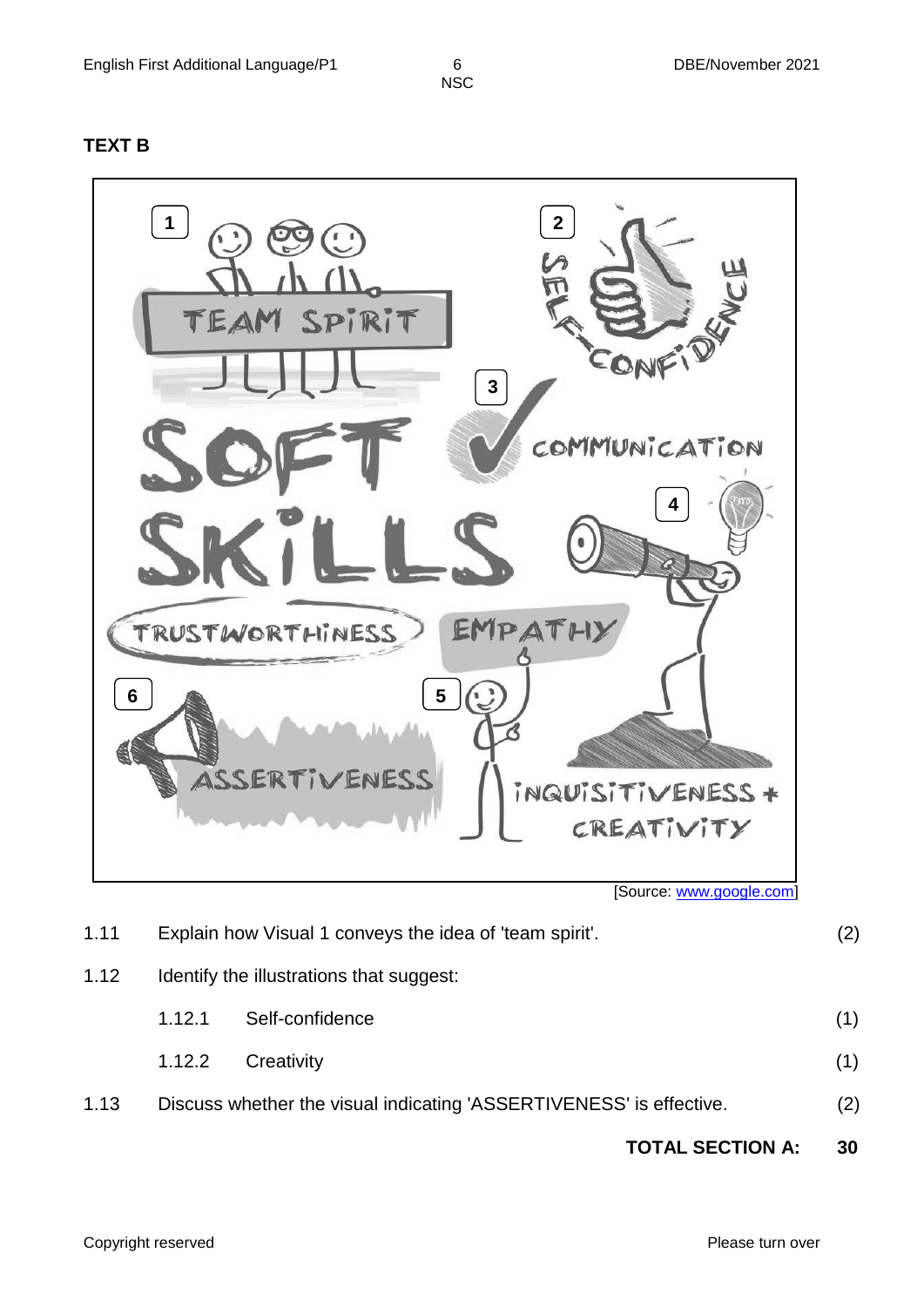#### **SECTION B: SUMMARY**

#### **QUESTION 2**

There are many aspects that one should consider when writing a professional email.

Read TEXT C below and list SEVEN points on **how to write a professional e-mail.**

#### **INSTRUCTIONS**

- 1. Your summary must be written in point form.
- 2. List your SEVEN points in full sentences, using no more than 70 words.
- 3. Number your sentences from 1 to 7.
- 4. Write only ONE point per sentence.
- 5. Use your OWN words as far as possible.
- 6. Indicate the total number of words you have used in brackets at the end of your summary.

#### **TEXT C**

### **E-MAIL ETIQUETTE**

An electronic mail (e-mail) is regarded as a popular, efficient and accessible form of communication in most workplaces in the world. It is important to consider guidelines on how to write a professional e-mail with a clear message.

Your personal e-mail address represents you. A name such as 'Fast and Furious' in an e-mail address is not suitable when communicating with an employer.

The subject line indicates the importance and topic of discussion in an e-mail. The subject line must, therefore, be appropriate.

An e-mail also requires a personal greeting such as 'Dear Mr Jones' or 'Hello Jack'. Failure to include a greeting can make your message seem unfriendly. Since e-mails have no way of showing body language and conveying tone, select your words carefully so that the message is clear to the recipient.

Including too much information in an e-mail is not necessary. It should be a brief communication with a few short paragraphs. The use of correct grammar, spelling and punctuation will convey a good impression of you to the recipient.

Your intended recipient may not be the only person who will read your e-mail. Your message should, therefore, include information that you would be comfortable to share in public.

Conclude your e-mail by including additional contact information in order for the recipient to have other ways of communicating with you.

[Adapted from *Talent 360*, November 2019]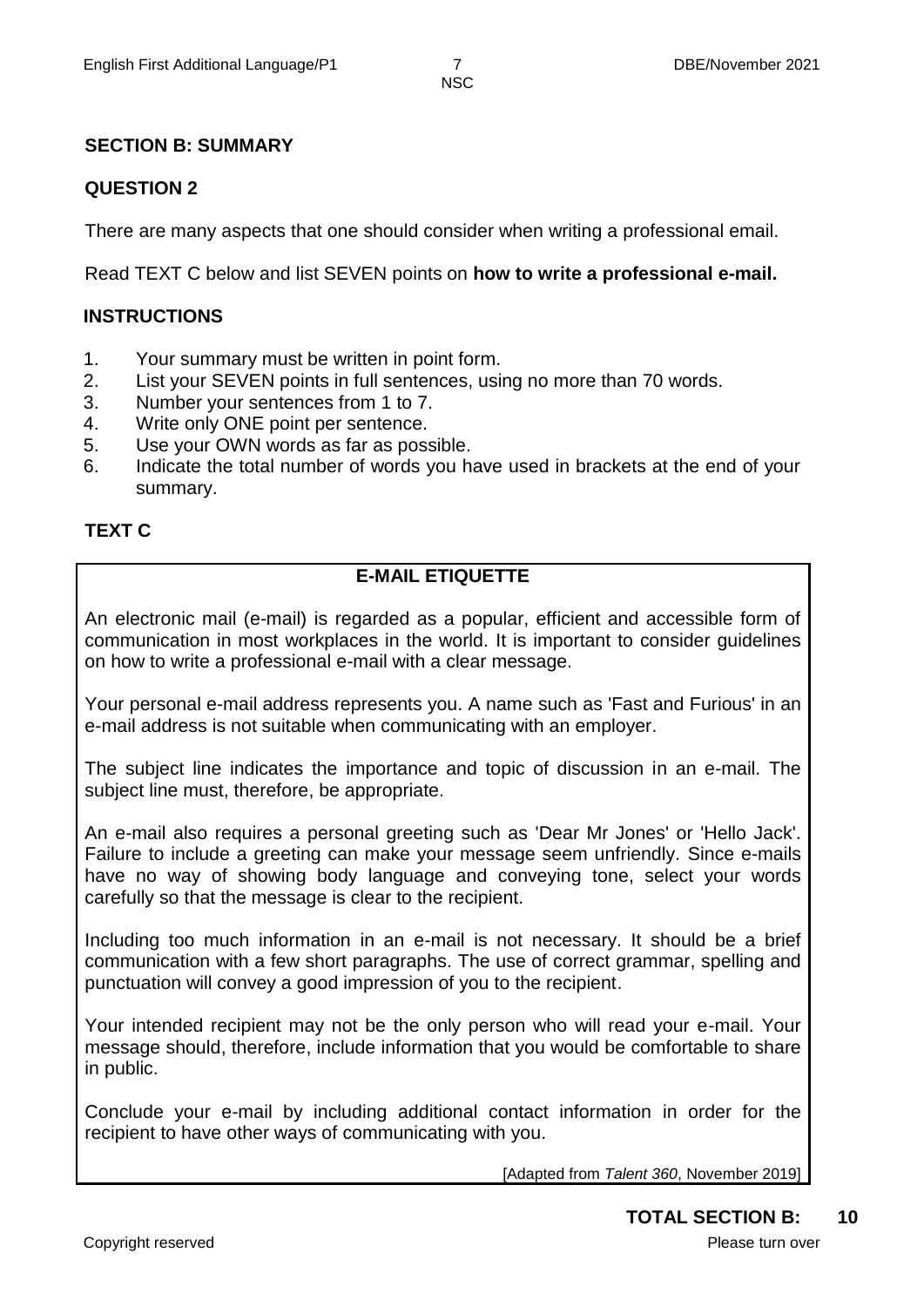#### **SECTION C: LANGUAGE**

#### **QUESTION 3: ANALYSING AN ADVERTISEMENT**

Study the advertisement (TEXT D) below and answer the set questions.

#### **TEXT D**



[Source: *Juice*, November 2019]

#### **The text in small font reads as follows:**

References: 1. (https://www.who.int/news-room/facts-inpictures/detail/malaria).

Activo Health (PTY) Ltd. Co. Reg. No. 2009/009541/07. Block B, Arena Office Park, 272 West Avenue, Centurion, 0157, South Africa. PO Box 11911, Zwartkop, 0051, South Africa. Tel. 0800 (ACTIVO) 228486 │Fax: 086 619 5833│ info@activo.co.za│www.actvo.co.za. PMA378\_10/2019.

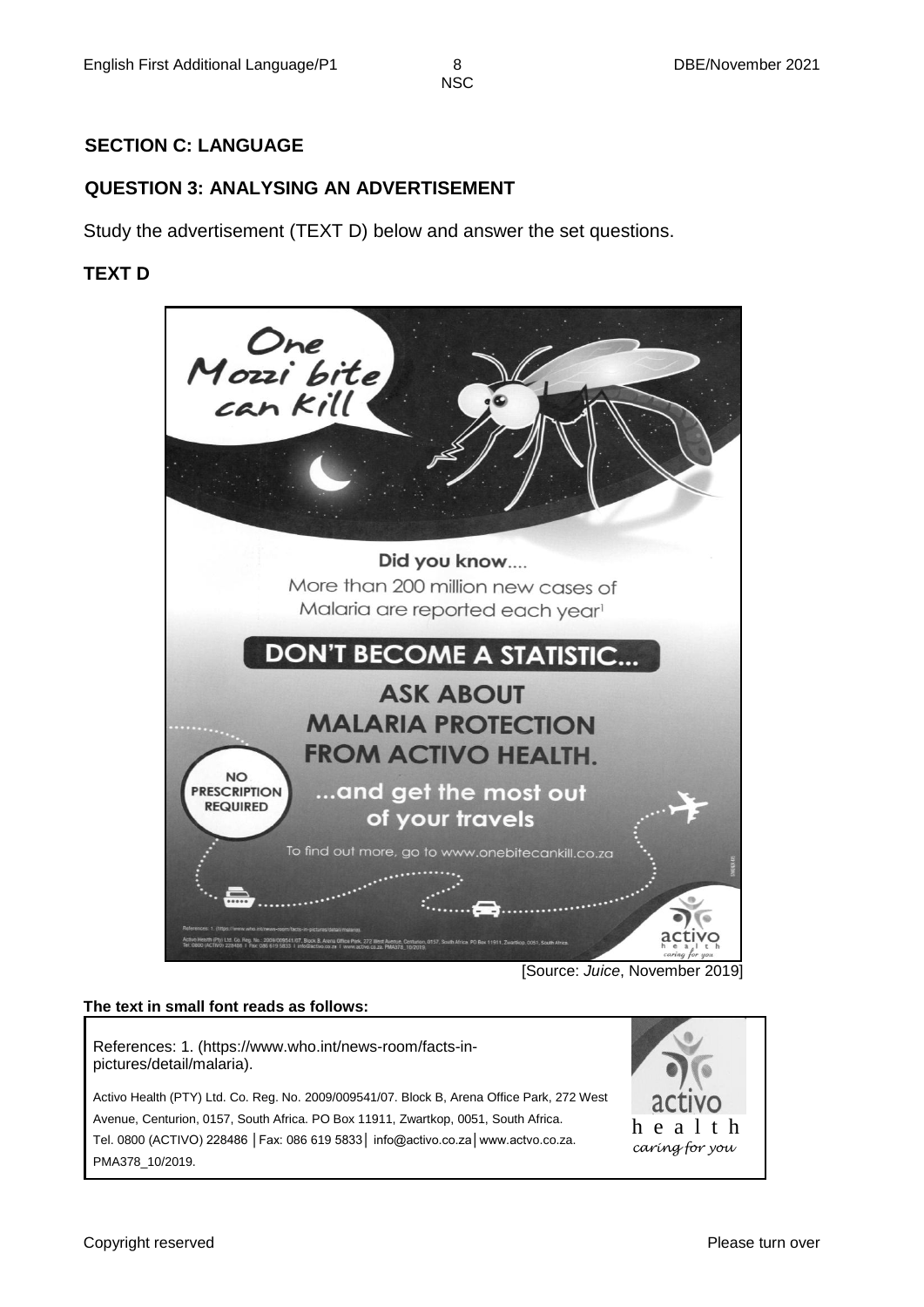| 3.1 | Who is the target audience in this advertisement?                                                                                               |             |
|-----|-------------------------------------------------------------------------------------------------------------------------------------------------|-------------|
| 3.2 | Give a single word which means the same as 'each year'.                                                                                         | (1)         |
| 3.3 | How does the advertiser show that mosquitoes are dangerous? State TWO<br>points.                                                                | (2)         |
| 3.4 | Quote THREE consecutive words from the text which indicate that you do not<br>have to consult a doctor in order to get anti-malaria medication. | (1)         |
| 3.5 | Identify TWO visuals that the advertiser uses to convey the idea of travelling.                                                                 | (2)         |
| 3.6 | following information<br>Why does the advertiser<br>include the<br>in.<br>the<br>advertisement?                                                 |             |
|     | 'References: 1. (https://www.who.int/news-room/facts-in-<br>pictures/detail/malaria).                                                           | (1)         |
| 3.7 | Do you think that the slogan, 'caring for you', supports the message of the<br>advertisement? Substantiate your answer.                         | (2)<br>[10] |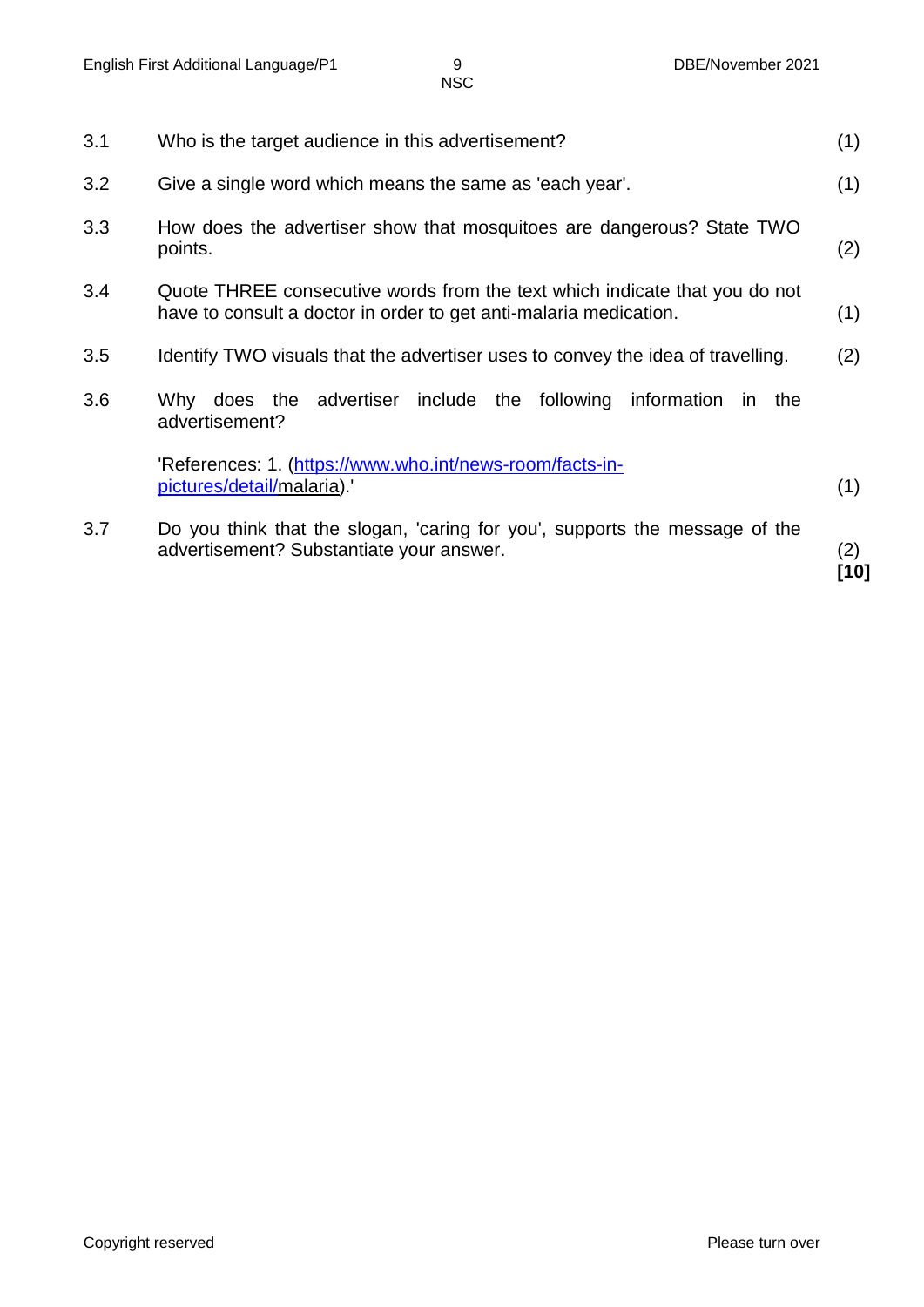#### **QUESTION 4: ANALYSING A CARTOON**

Read the cartoon (TEXT E) below and answer the set questions.

#### **TEXT E**

#### **BLONDIE** by JOHN MARSHALL



**NOTE:** In this cartoon, the man is Dagwood and the woman is his wife, Blondie.

The word 'pizza', in FRAMES 7 and 8, refers to a meal which is bought from a fast-food outlet.

- 4.1 Why has the cartoonist included a '**Z**' in FRAME 2? (1)
- 4.2 Refer to FRAMES 3–5.

Explain how the dog's actions convey its excitement. (2)

4.3 Describe how Dagwood's actions in FRAME 7 are in contrast to his actions in FRAME 6. Refer to the visual aspects ONLY. (2)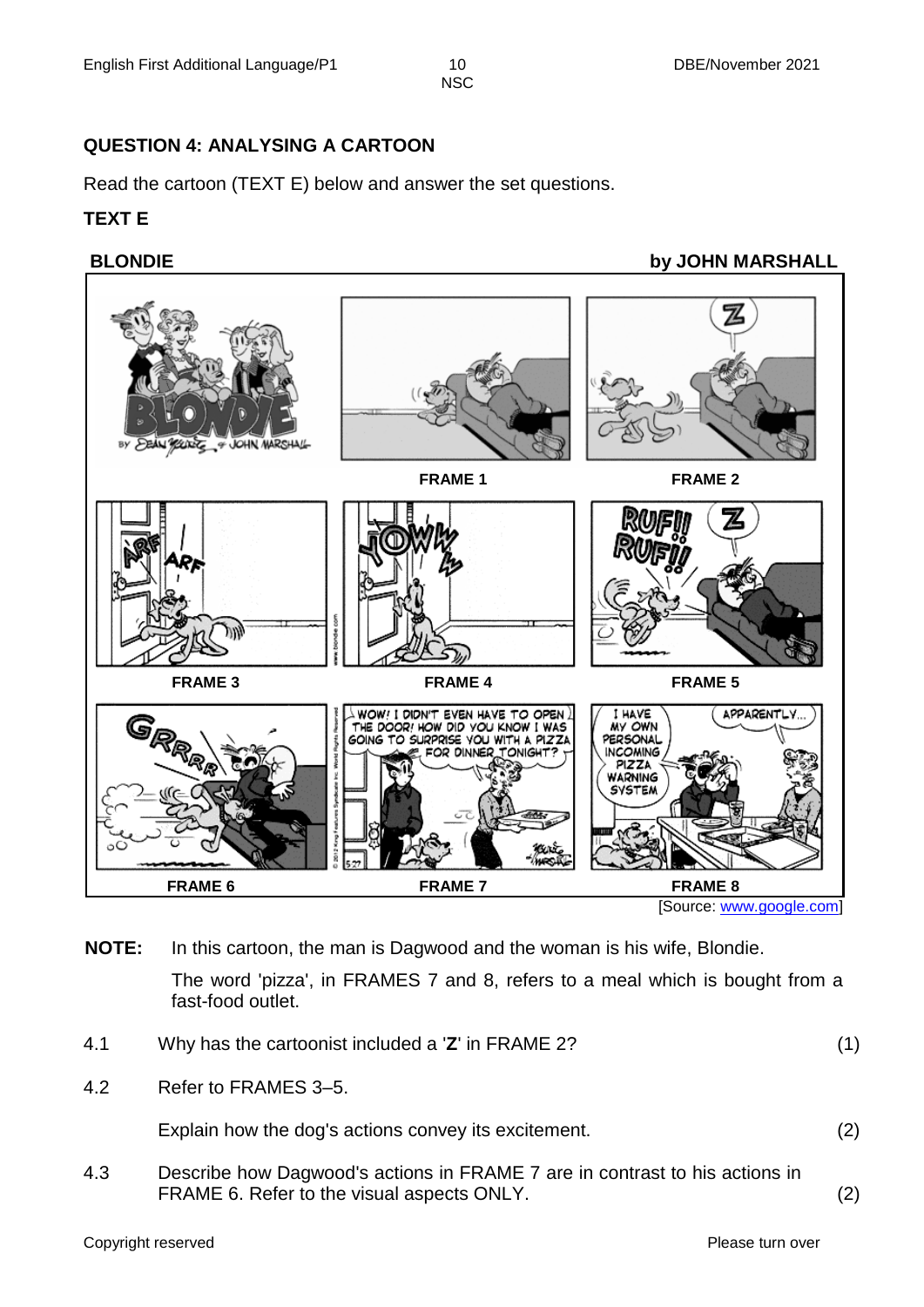#### 4.4 Refer to FRAME 7.

|     | 4.4.1 | Rewrite the following question as a statement:                                                            |             |
|-----|-------|-----------------------------------------------------------------------------------------------------------|-------------|
|     |       | 'How did you know I was going to surprise you with a pizza for<br>dinner tonight?'                        | (1)         |
|     | 4.4.2 | Provide a synonym for the word 'dinner'.                                                                  | (1)         |
| 4.5 |       | What is Dagwood referring to when he says, ' my own personal incoming<br>pizza warning system' (FRAME 8)? | (1)         |
| 4.6 |       | Do you think that this cartoon succeeds in conveying humour?<br>Substantiate your answer.                 | (2)<br>[10] |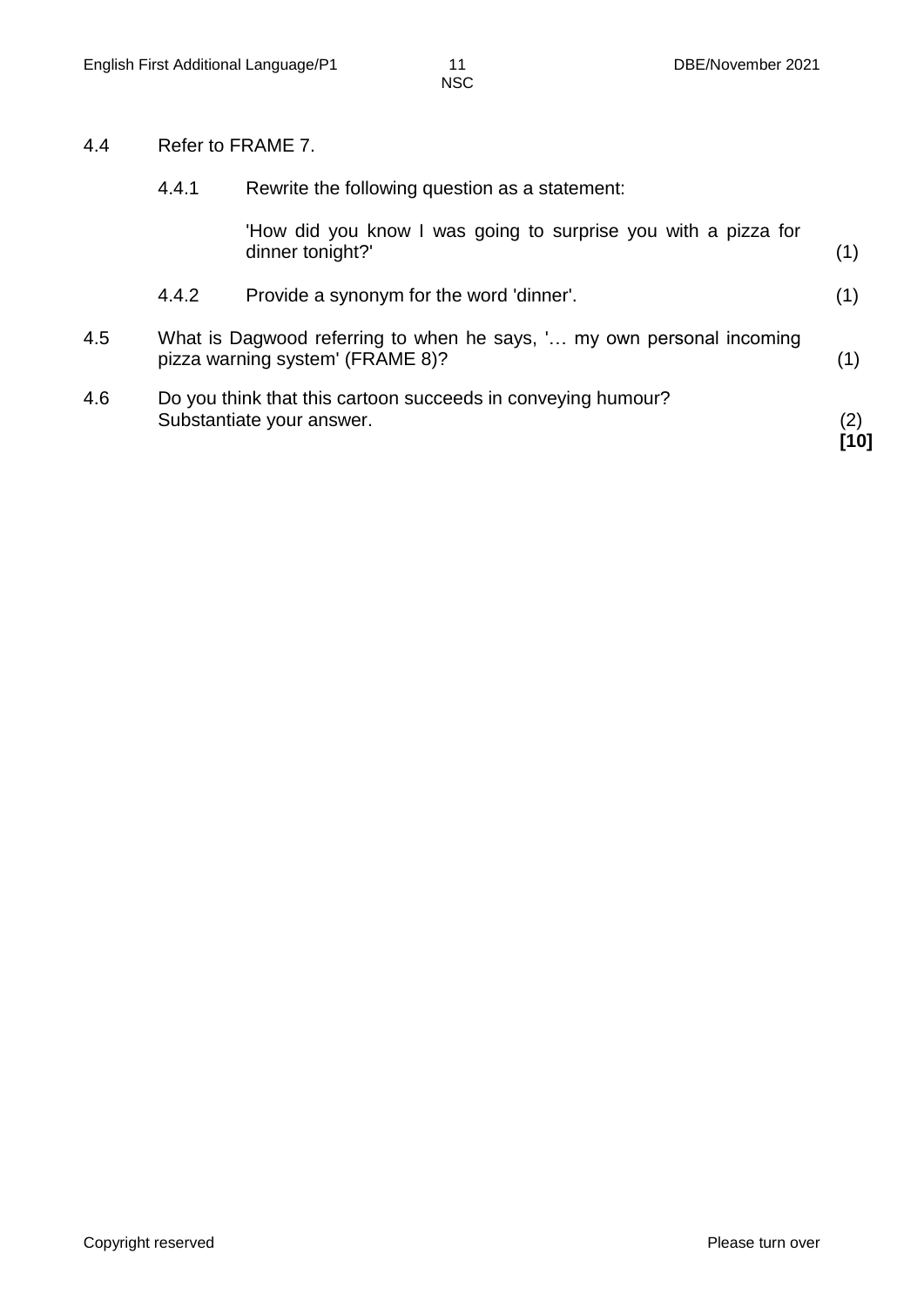#### **QUESTION 5: LANGUAGE AND EDITING SKILLS**

5.1 Read the passage (TEXT F) below, which has some deliberate errors, and answer the set questions.

#### **TEXT F**

#### **IT TAKES A VILLAGE TO RAISE A CHOIR**

- 1 Just like the people in most countrys, South Africans love music. South Africa is home to many award winning artists. Added to the list are the Ndlovu Youth Choir, the latest group to make the country proud. The choir has participated in *America's Got Talent*, a world-famous talent competition. There performances on this show have made them a 5 global sensation.
- 2 The group was founded by Dr Hugo Templeman in Limpopo in 1994. Ever since the choir was established, it has impacted lives by bringing the best out of the children in the group. The choir has helped the children to overcome the challenges that a majority of them would face 10 while growing up. The group sings in all eleven South African languages.
- 3 The African proverb, 'It takes a village to raise a child', rings true in Mautse, Limpopo. Local seamstress, Lina Ncongwane, is one of the women in the community who created skirts and shirts which the 15 Ndlovu Youth Choir wore in a famous YouTube video. 'I am very happy to see that the choir is doing well and my work is getting recognition,' said Ncongwane.

[Adapted from *Sunday Times*, September 2019 ]

- 5.1.1 Correct the SINGLE error in EACH of the following sentences. Write down ONLY the question numbers and the words you have corrected.
	- (a) Just like the people in most countrys, South Africans love music. (1)
	- (b) South Africa is home to many award winning artists. (1)
	- (c) Added to the list are the Ndlovu Youth Choir, the latest group to make the country proud. (1)
	- (d) There performances on this show have made them a global sensation. (1)
- 5.1.2 Why is *America's Got Talent* written in italics in this passage? (1)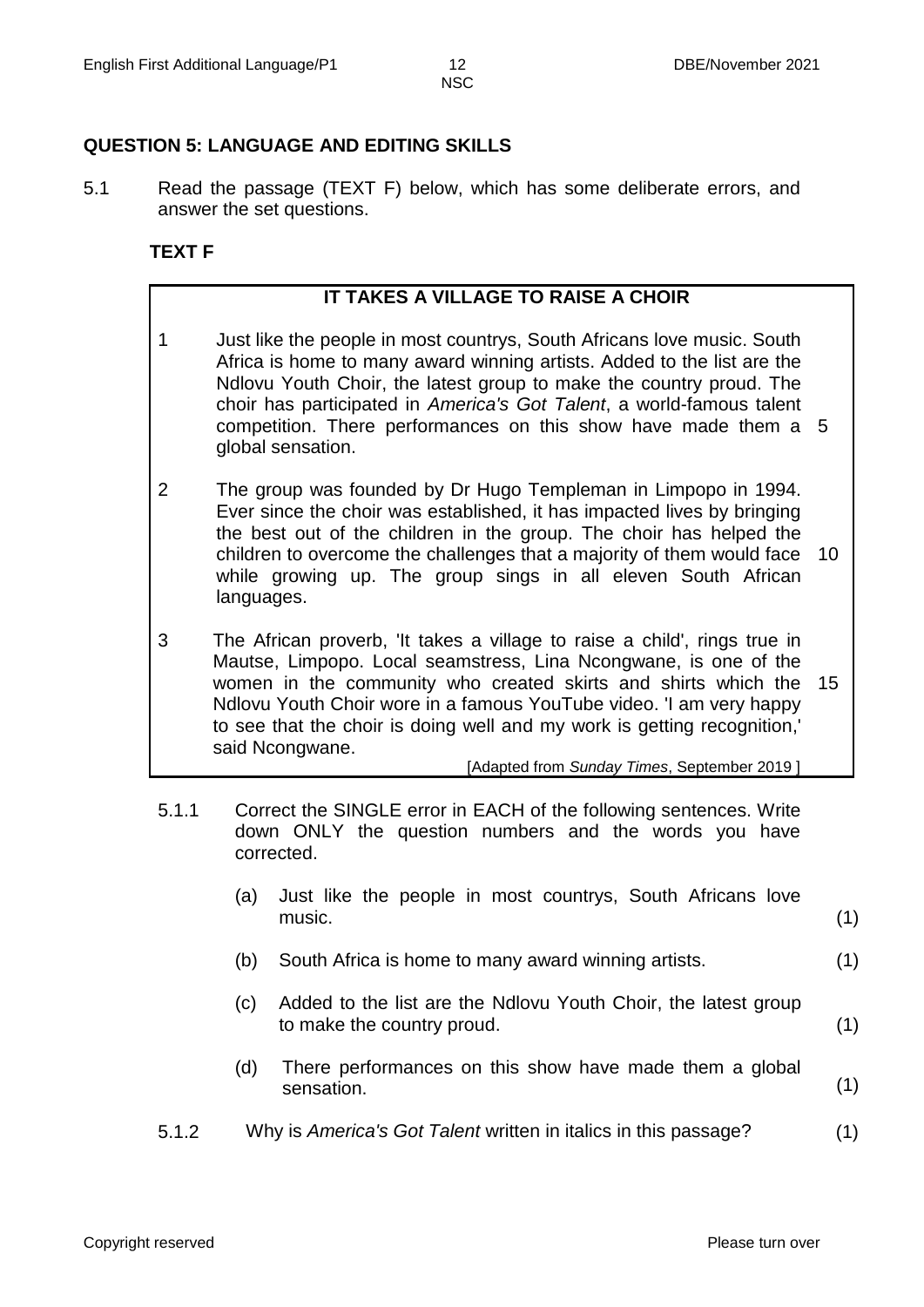5.1.3 Complete the following tag question. Write down only the missing words.

The choir has participated in *America's Got Talent*, …? (1)

5.1.4 Study the following sentence:

The group was founded by Dr Hugo Templeman in Limpopo in 1994.

State the part of speech of EACH of the underlined words used in this sentence. (2)

5.1.5 Rewrite the following sentence in the passive voice:

The choir has helped the children overcome their challenges. (1)

5.1.6 Rewrite the following sentence in the negative form:

The group sings in all eleven South African languages. (1)

5.1.7 Give the plural form of the underlined word in the following sentence:

> Local seamstress, Lina Ncongwane, is one of the women in the community who created skirts and shirts which the Ndlovu Youth Choir wore in a famous YouTube video. (1)

5.1.8 Rewrite the following sentence in reported speech:

'I am very happy to see the choir's success,' said Ncongwane. (3)